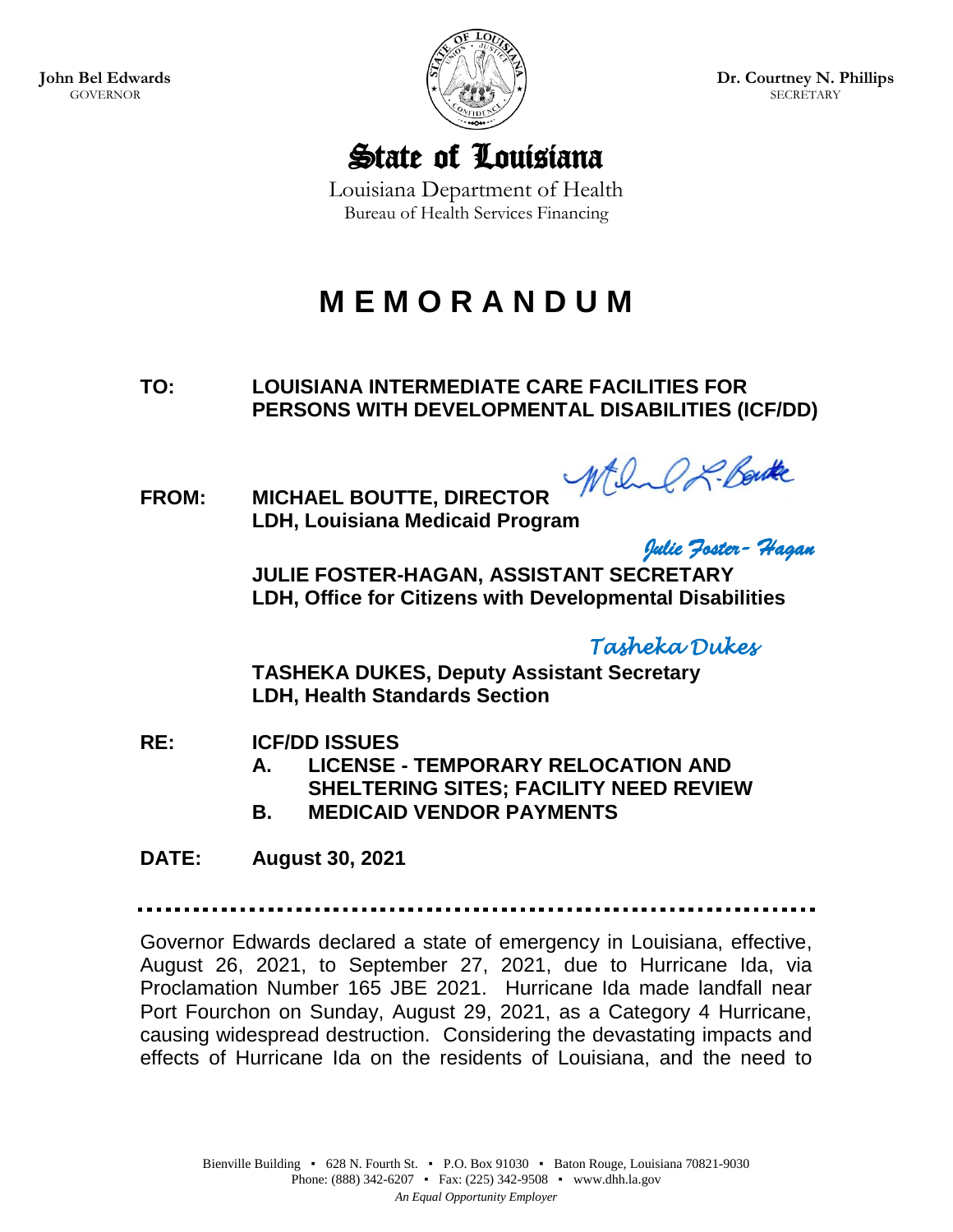August 30, 2021 Page 2

 $\overline{a}$ 

coordinate care, services, treatment, and placement for evacuees, Louisiana will allow for the following current relief to ICF/DDs<sup>1</sup>:

### **A. LICENSED ICF/DDs:**

#### A-1. ICF/DDs that temporarily relocate in Louisiana:

Generally, a license issued to an ICF/DD is valid for one geographical location; further, the service area for an ICF/DD's Medicaid Facility Need Review approvals is limited to a multi-parish region. To ensure the health and safety of clients and to ensure coordination and continuation of services to clients in Louisiana, the Louisiana Department of Health will allow a licensed ICF/DD to temporarily relocate to another approved licensed location within Louisiana, for a period not to exceed one year, if all of the following conditions are met:

(a) The licensed ICF/DD has evacuated or temporarily relocated to a location outside of its licensed region due to Hurricane Ida;

(b) The licensed location of the ICF/DD has been severely impacted/damaged or destroyed due to Hurricane Ida, or is otherwise uninhabitable due to Hurricane Ida;

(c) The ICF/DD intends to return to the original service area once all repairs/renovations and/or replacements have been completed;

(d) The ICF/DD identifies another location that can be licensed by LDH Health Standards as an ICF/DD and submits notice and an application for temporary license to LDH Health Standards by September 15, 2021 (note: this date may be extended by LDH Health Standards for good cause shown);

(e) The ICF/DD allows all clients in that ICF/DD to relocate to the temporary licensed location, unless the client chooses another provider or unless medically contra-indicated;

(f) The ICF/DD is responsible for ensuring that all essential care and services are provided to each recipient, including having sufficient staff at the temporary licensed location; and

(g) The ICF/DD does not interfere with a client's right to choose a provider of his/her choice (that is, if a client wants to elect a new ICF/DD, then the ICF/DD will facilitate that selection).

<sup>&</sup>lt;sup>1</sup> These facilities are also known as "intermediate care facilities for persons with intellectual disabilities".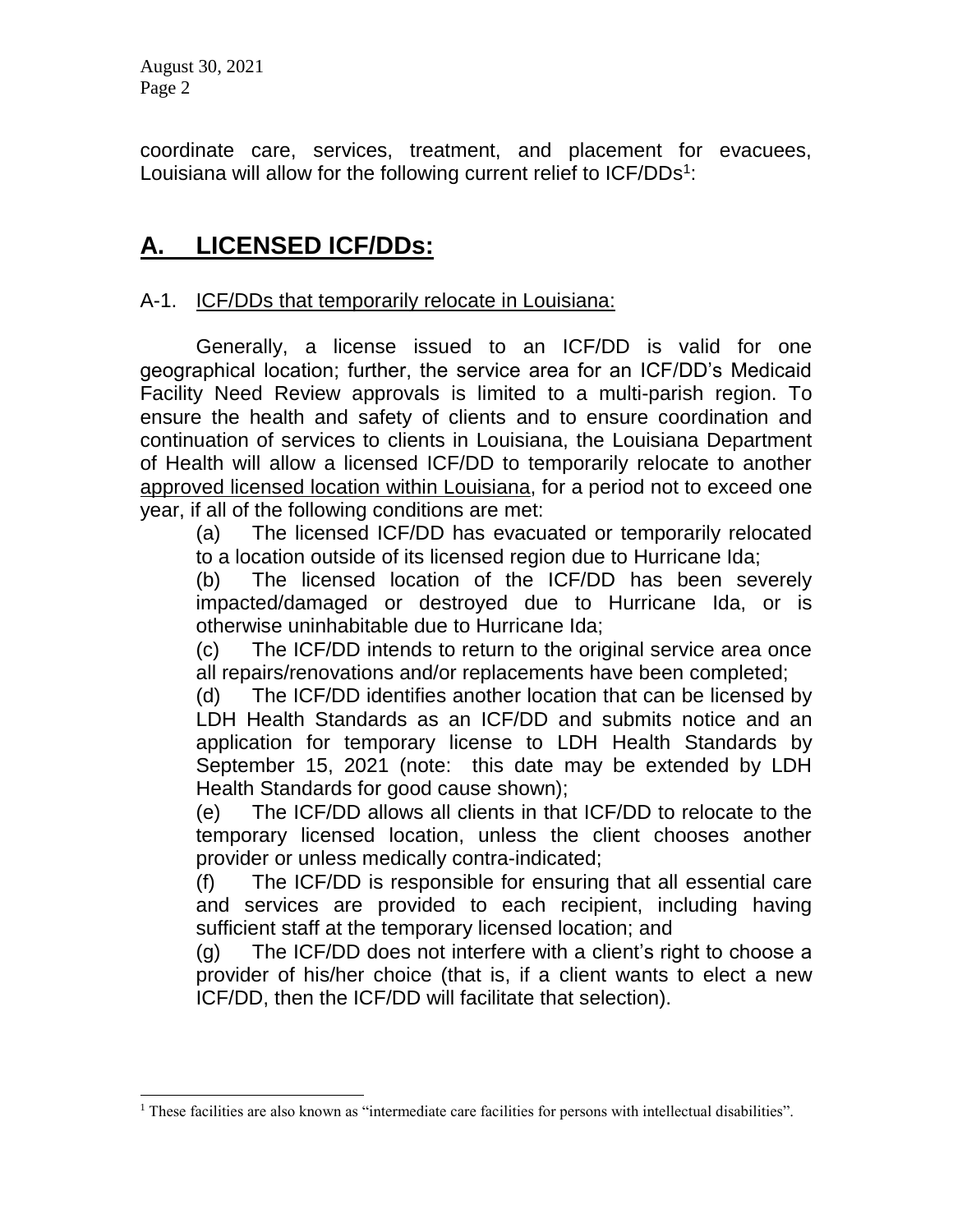#### A-2. Instructions for an ICF/DD that temporarily relocates out-of-state:

(a) If, due to the declared emergency related to Hurricane Ida, an ICF/DD temporarily relocates to an out-of-state sheltering location, the ICF/DD must contact that state's licensing/certification agency to obtain any necessary licensing, certification, and/or approvals to provide services in that state.

(b) Subject to the ICF/DD obtaining any necessary out-of-state approval(s) to remain at the sheltering site, an ICF/DD that continues to provide services to Louisiana Medicaid recipients at the out-ofstate sheltering location will be allowed to utilize its Louisiana Medicaid FNR approvals and bill Louisiana Medicaid for services provided to ICF/DD clients, as provided in Section B below. A copy of any out-of-state approvals shall be provided to the Department upon request.

A-3 Instructions for an ICF/DD that discharges and/or transfers its clients to another licensed ICF/DD or that will not reopen immediately due to storm damage:

(a) If an ICF/DD discharges and/or transfers its clients to another licensed ICF/DD and/or will not reopen immediately due to storm damage or repairs, the ICF/DD must contact LDH Health Standards to temporarily de-activate its Louisiana license, for a period not to exceed one year, pursuant to the ICF/DD Licensing Rule, La. Admin Code, Title 48.I, Subpart 3, Chapter 85, Subchapter G, Section 8605.

(b) Such an ICF/DD must comply with the provisions of Section 8605 to de-activate its Louisiana license.

(c) Such an ICF/DD must comply with the provisions of Section 8605 to re-activate such license.

A-4. Instructions for licensed ICF/DDs that allow evacuating ICF/DDs to utilize space/buildings.

(a) In a declared disaster or emergency, a licensed ICF/DD (*i.e.*, the "host" facility) may allow an evacuating ICF/DD to utilize excess or under-underutilized space and/or buildings on its licensed campus as a temporary sheltering site; please see provisions for Medicaid payments for such arrangements in Section B below.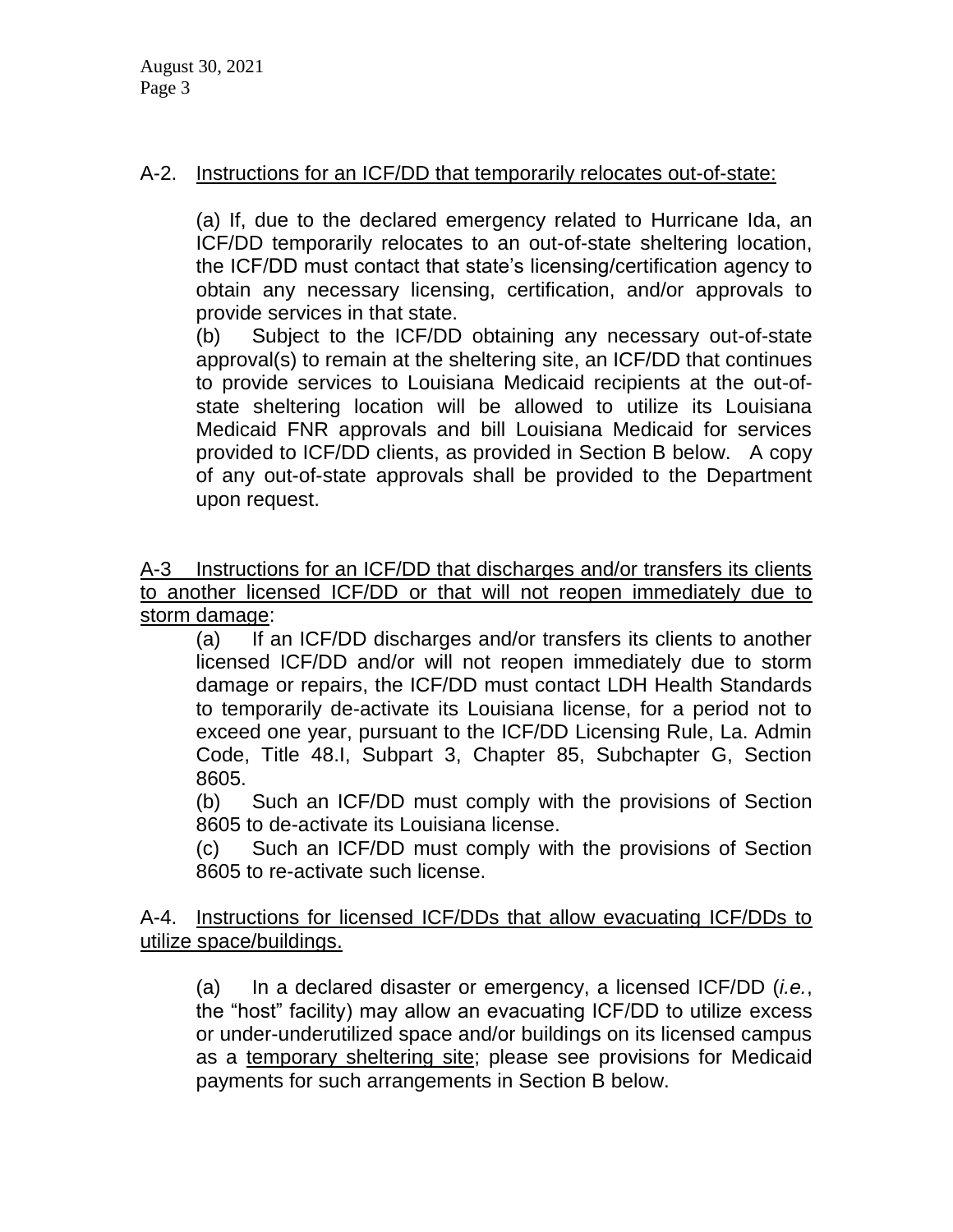(b) If the evacuating facility temporarily relocates its licensed ICF/DD (as authorized in Section A-1 of this memo) to the host facility's campus, then the host facility must temporarily inactivate licensed beds and corresponding Medicaid Facility Need Review Approvals associated with the space utilized by the evacuating facility. This temporary inactivation would be for a period not to exceed one year. Upon the evacuating facility relocating to its original service location, the host facility will then notify LDH Health Standards to re-active its licensed beds and Medicaid Facility Need Review Approvals. The ICF/DD Licensing Rule and Facility need Review Rule will be updated to reflect these provisions.

## **B. MEDICAID VENDOR PAYMENTS**

#### **Note: This applies to clients that have Louisiana Medicaid coverage.**

B-1. When an ICF/DD client is evacuated to a temporary shelter site (an unlicensed shelter site or a licensed ICF/DD facility) for less than 24 hours, the Medicaid vendor payment to the evacuating facility will not be interrupted.

B-2. When an ICF/DD client is evacuated to a temporary shelter site (an unlicensed sheltering site or a licensed ICF/DD facility) for greater than 24 hours, the evacuating ICF/DD may submit claims for Medicaid vendor payment for the services provided at the host facility for a maximum of five days, provided that the evacuating ICF/DD provides sufficient staff and resources to ensure the delivery of essential care and services to the client at the temporary shelter site.

B-3. When an ICF/DD client is evacuated to a temporary shelter site which is an unlicensed sheltering site for greater than 5 days, the evacuating ICF/DD may submit the claim for Medicaid vendor payment for up to an additional 15 days, provided that:

(a) The evacuating ICF/DD has received an extension to stay at the unlicensed sheltering site; and

(b) The evacuating ICF/DD provides sufficient staff and resources to ensure the delivery of essential care and services to the client and to ensure the needs of the client are met.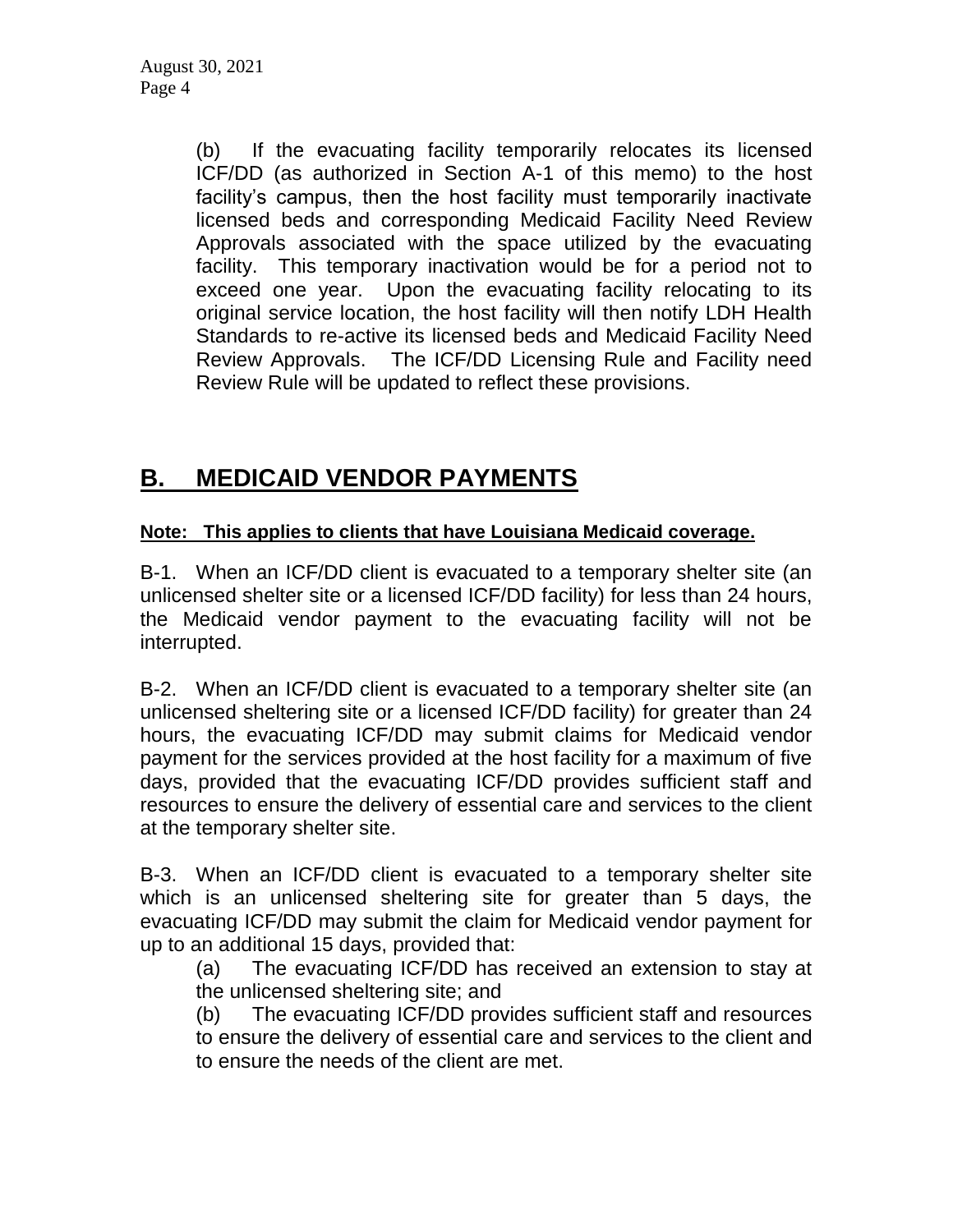B-4. When an ICF/DD client is evacuated to a temporary shelter site which is an unlicensed shelter site for greater than 20 days (the original 5 days, plus the 15-day extension noted in Paragraph B-3), the Department may allow a hardship exception, whereby the evacuating ICF/DD may submit the claim for Medicaid vendor payment for up to an additional 20 days, provided that:

(a) The evacuating ICF/DD has received any necessary extension to stay at the unlicensed shelter site;

(b) The evacuating ICF/DD provides sufficient staff and resources to ensure the delivery of essential care and services to the client and to ensure the needs of the client are met;

(c) The evacuating ICF/DD has not received citations of deficient practice at the unlicensed sheltering site;

(d) The evacuating ICF/DD continues to cooperate with the Department on monitoring visits or surveys at the unlicensed sheltering site; and

(e) The hardship extension request is based on information that the evacuating ICF/DD clients will return to the ICF/DD's licensed location or be placed in alternate licensed ICF/DD beds within the hardship extension period.

#### **Please note: For Hurricane Ida, evacuations, all ICF/DD clients shall be in a licensed bed no later than 10/10/2021; Medicaid will not reimburse claims for such ICF/DD clients in non-licensed beds after 10/10/2021**.

B-5. When an ICF/DD client is evacuated to a temporary shelter site which is a licensed ICF/DD for greater than 5 days, the evacuating ICF/DD may submit the claim for Medicaid vendor payment for an additional period, not to exceed 55 days, provided that:

(a) The host/receiving ICF/DD has sufficient licensed and certified bed capacity for the resident or the host/receiving ICF/DD has received Departmental and/or Centers for Medicare and Medicaid Services (CMS) approval to exceed the licensed and certified bed capacity for a specified period; and

(b) The evacuating ICF/DD provides sufficient staff and resources to ensure the delivery of essential care and services to the client and to ensure the needs of the client are met.

B-6. If an ICF/DD client is evacuated to a temporary shelter site that is a licensed ICF/DD, the receiving/host ICF/DD may submit claims for Medicaid vendor payment as follows: